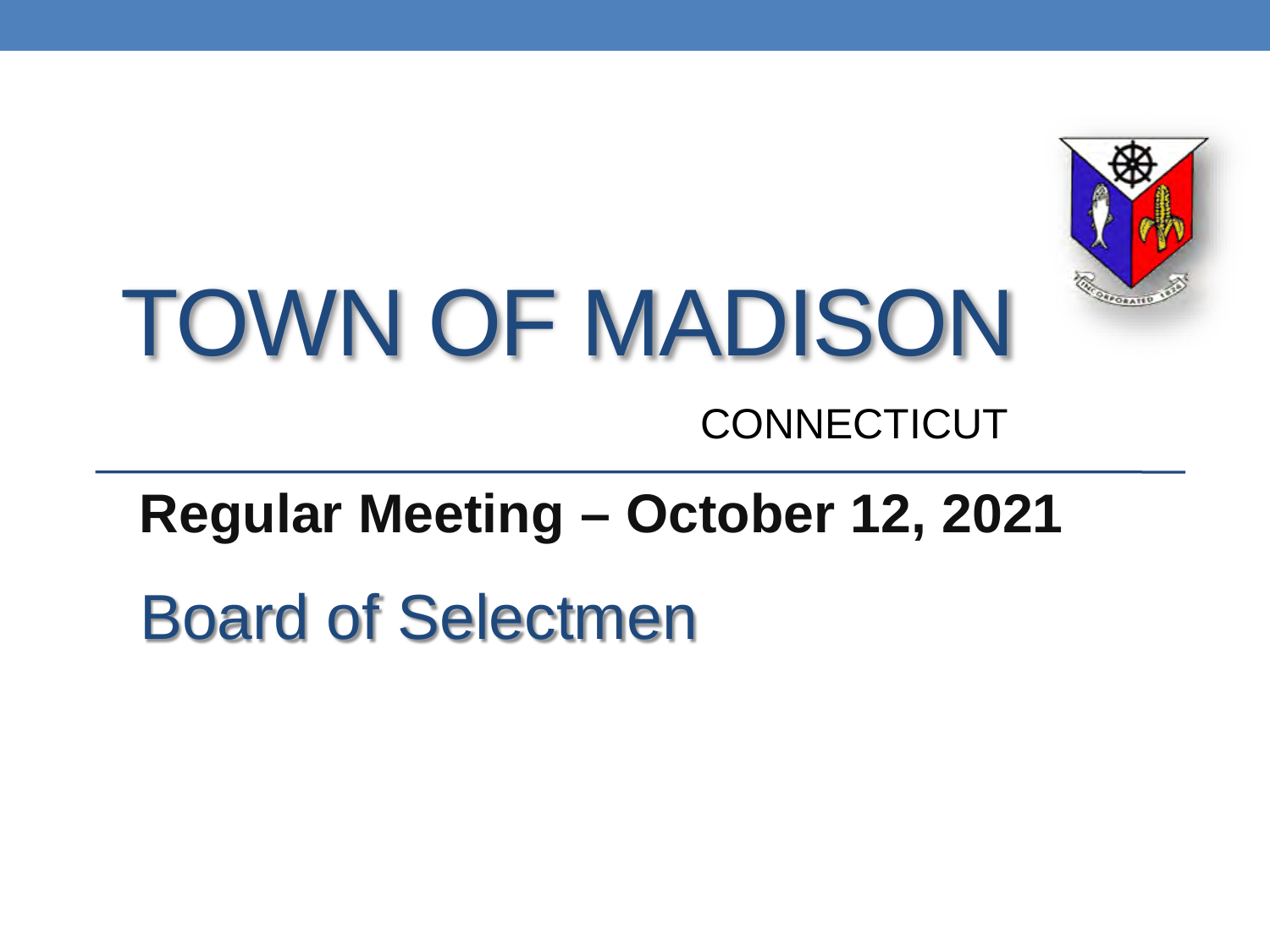# Pledge of Allegiance

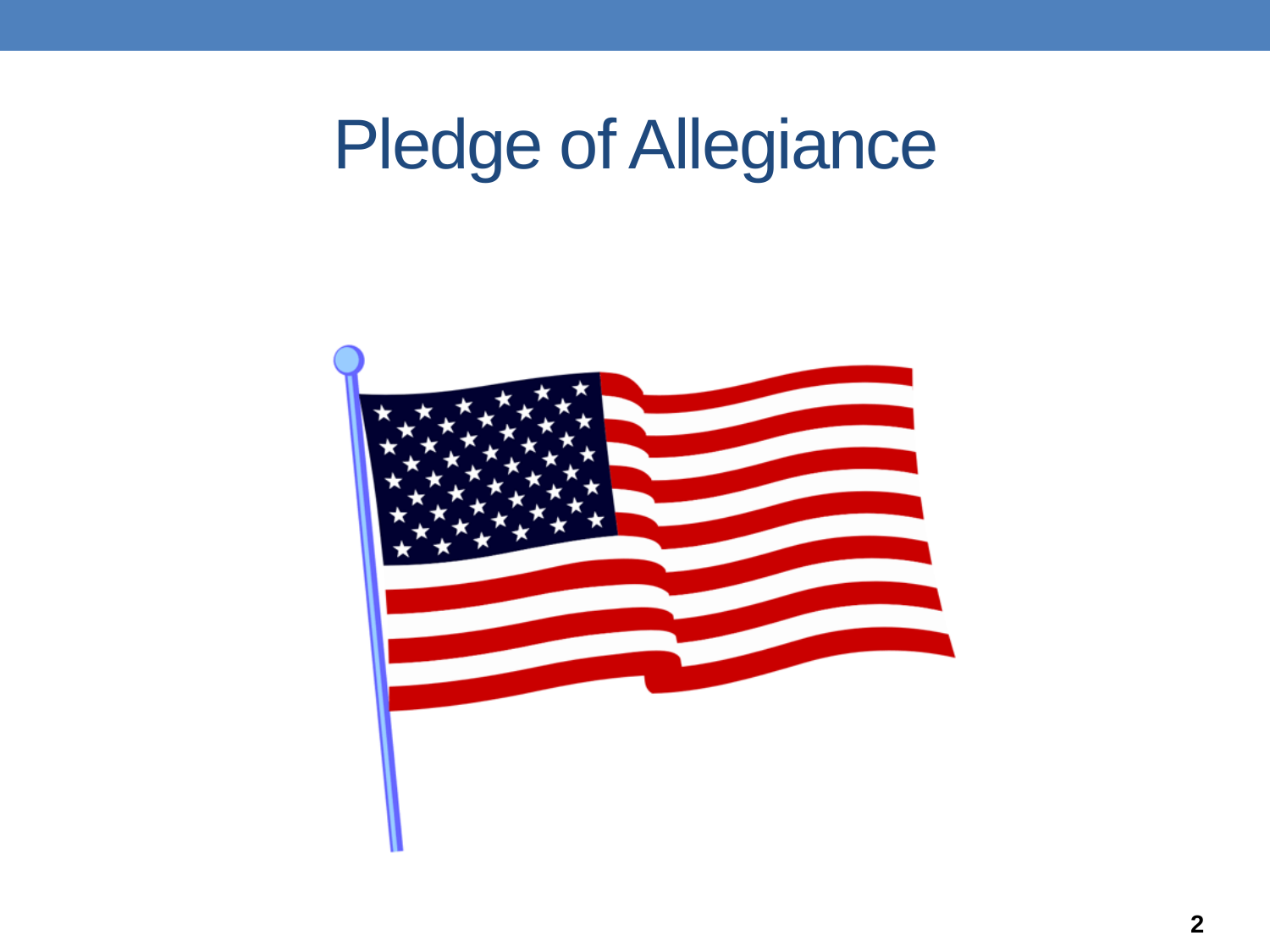

- 
- 2. Approval of Minutes
- 3. First Selectwoman's Updates.
- 4. Liaison Reports/Selectmen Comments.
- 5. Citizen comments
- 6. Discuss and take action to proclaim Wednesday, October 13, 2021 Domestic Violence Awareness Day.
- 7. Discuss and take action to approve a Proclamation honoring Robyn Wolcott, Madison's Woman of Excellence.
- 8. Update on Academy School Community Center Proposal.
- 9. Discuss and take action to approve the inclusion of the Environmental Planner position into the Town's Classified Plan.
- 10.Discuss and take action to approve awarding the bid for the Salt Meadow Park Pavilion project to the low bidder, Suchocki & Sons, Inc.
- 11.Discuss and take action to approve a request from Beach & Recreation to close out completed projects to the master CNRE account.
- 12.Update on Madison Dog Park.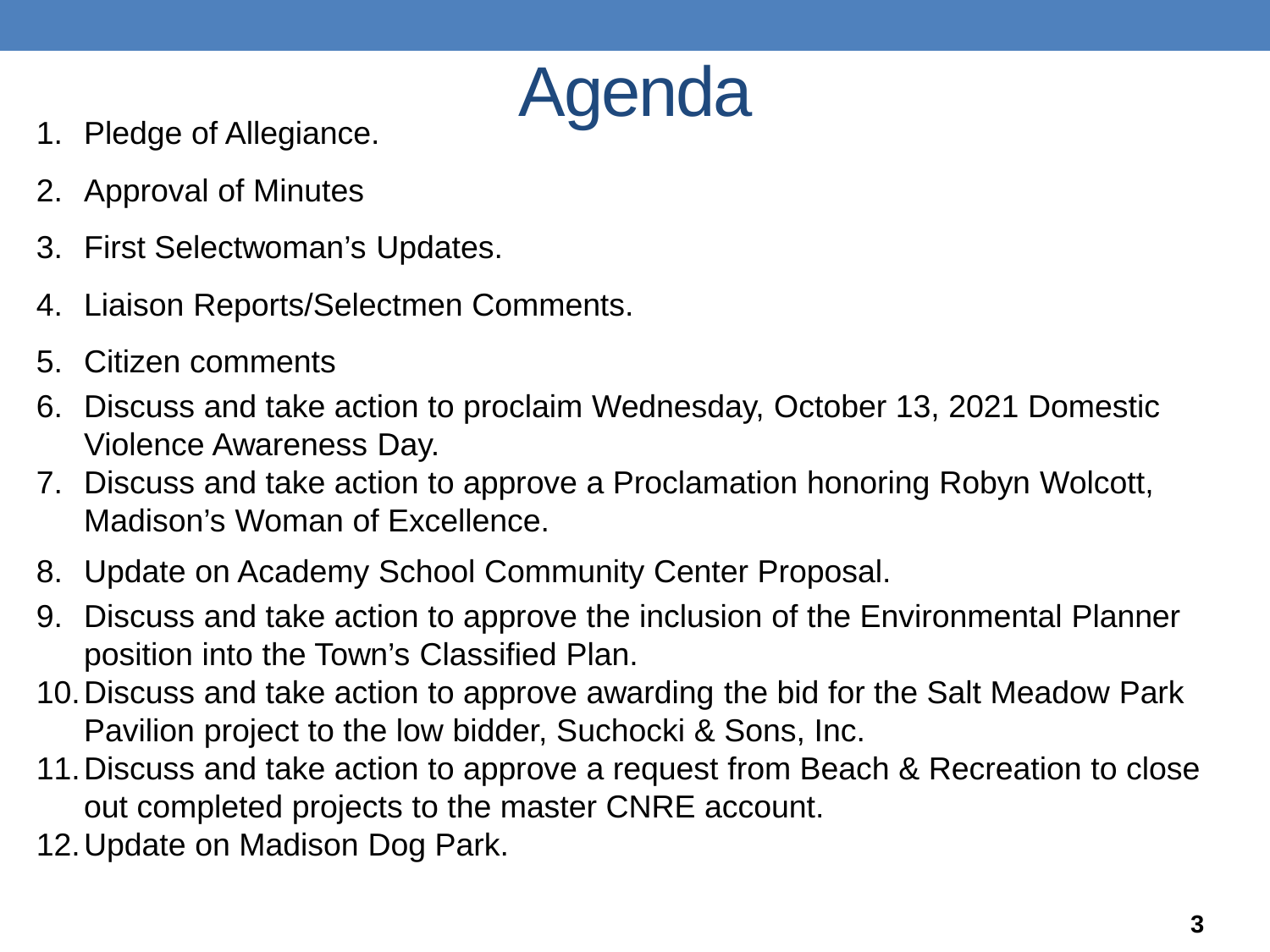## Agenda (cont.)

- 13.Discuss and take action to reallocate funding from the CNRE Salt Meadow Kayak Launch fund and the CNRE Salt Meadow Fencing fund to the Salt Meadow Dog Park fund.
- 14.Discuss and take action to approve a request from Madison Hose Co. 1 regarding new R2 Madison Fire Boat.
- 15.Discuss and take action to approve a Special Appropriation request from Madison Hose Co. 1 Apparatus/Truck Replacement Fund in the amount of \$102,000 to fund the new R2 Madison Fire Boat.
- 16.Discuss and take action to approve calling a Special Town Meeting to approve a Special Appropriation request from Madison Hose Co. 1 in the amount of \$102,000 to fund the new R2 Madison Fire Boat.
- 17.Discuss potential Town Noise Ordinance.
- 18.Appointments / Resignations.
- 19.Tax Abatements / Refunds.
- 20.Citizens comments.
- 21.Adjournment.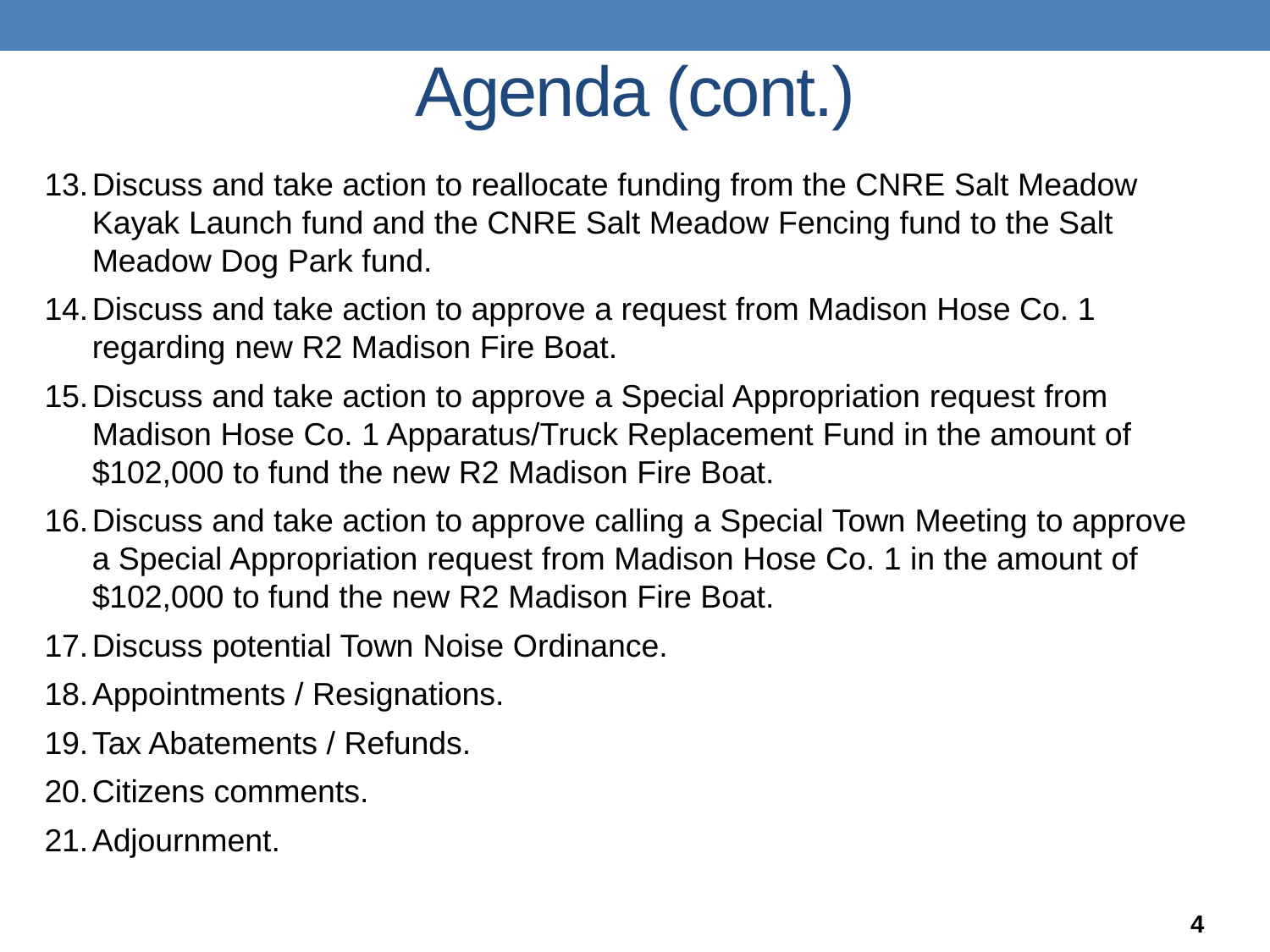#### Academy Community Center…a Transformational Opportunity for Downtown Madison!

*Academy Today*



*Academy Tomorrow!*

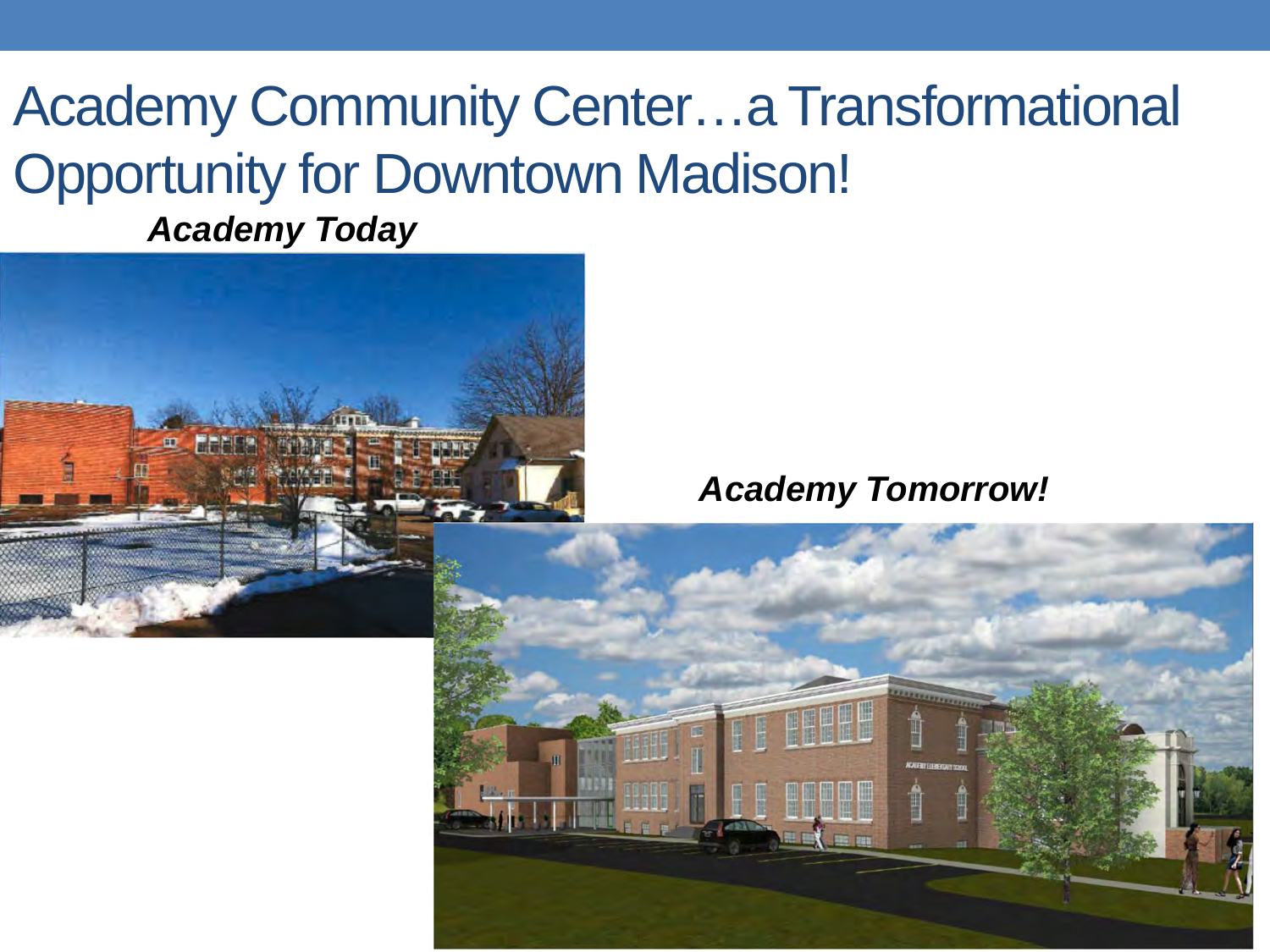#### Academy Community Center… 17 Years of Proposals, Committees, and Delays!

- **Vacated in 2004 by Board of Education, turned over to Town in 2011. Many proposals, committees & studies:**
	- Multiple conditions assessment studies from 2004-2020
	- Ad Hoc Academy Investigation Committee (2012)
	- Ad Hoc Academy Architectural Services Contract Negotiation Committee regarding Shorelines Arts Alliance Proposal (2016)
	- Academy Guidance Committee (2018)
	- Academy Community Center Design Committee/ACCDC (2019)
- **Origins of Current Community Center Proposal:**
	- Academy Guidance Committee in 2018 tasked to examine private/public options and select feasible options to bring to public poll
	- GreatBlue Research Poll conducted November 2018. Concludes majority public support for Town's continued ownership of Academy School, restoration of building as a community center, and strong opposition to sale/ development of surrounding ballfields/parkland.
- **6** • **ACCDC charged in 2019 to develop community center design proposal. Final report issued April 2019, final recommendation to BOS in July 2019**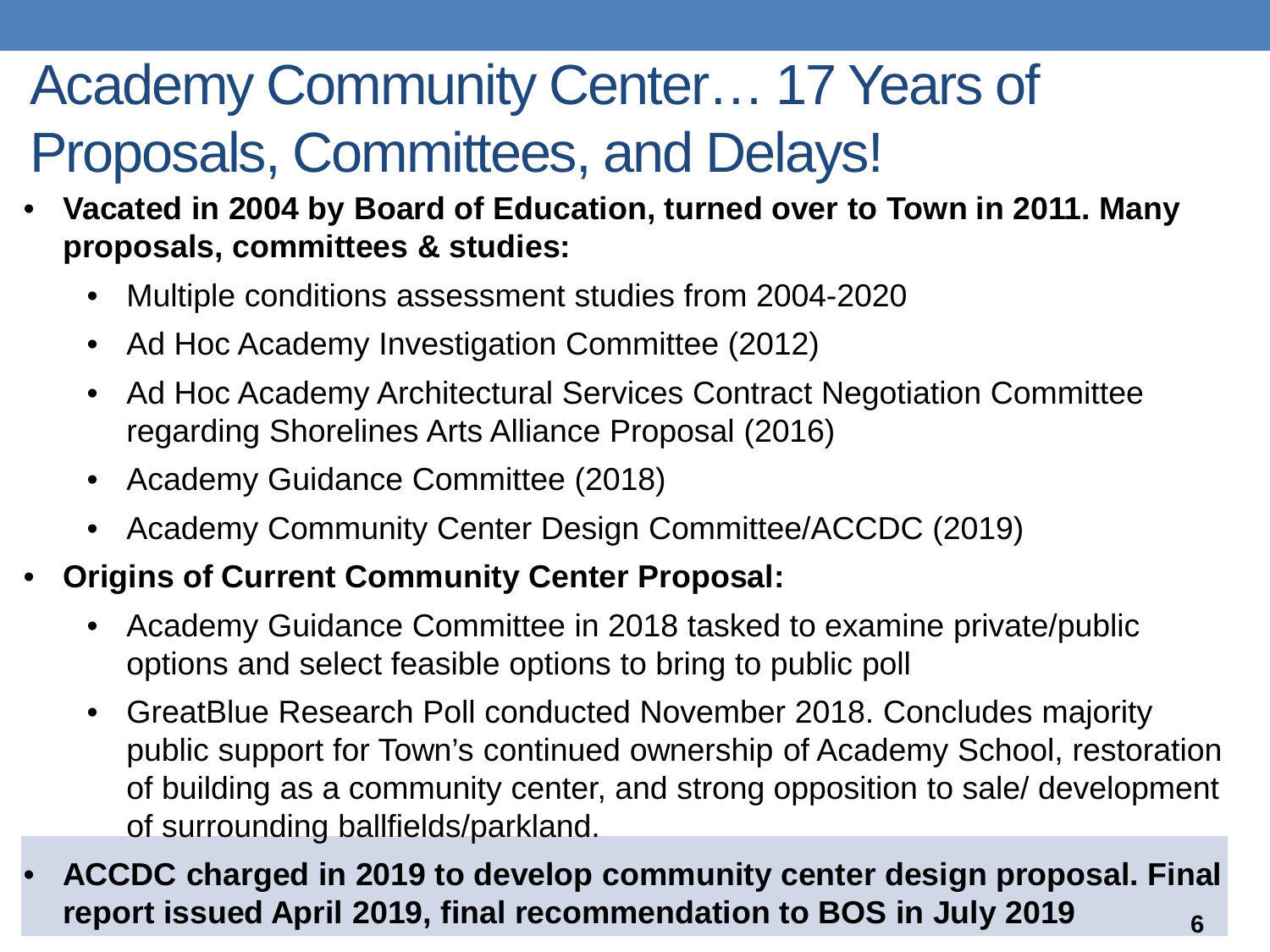## Actions Taken Since 2019

- **January 2020:** 
	- Academy Community Center Proposal adopted into Town's Capital Improvement Plan and targeted for bonding
- **February 2020:** 
	- BOS adopts timeline for an October 2020 referendum for Madison School Renewal Plan and the Academy Community Center Proposal
- **April 2020:** 
	- BOS rescinds proposed Referendum timeline for Academy and Madison School Renewal Plan due to COVID uncertainty
- **August 2020:** 
	- BOS appoints DRA to complete Town Wide Facilities Audit and Conditions Assessment Study, including Academy School building
- **February 2021:** 
	- DRA Final Report identifies space needs for town departments
- **July 2021:** 
	- First Selectwoman identifies next steps to BOS to prepare Academy Community Center Proposal for referendum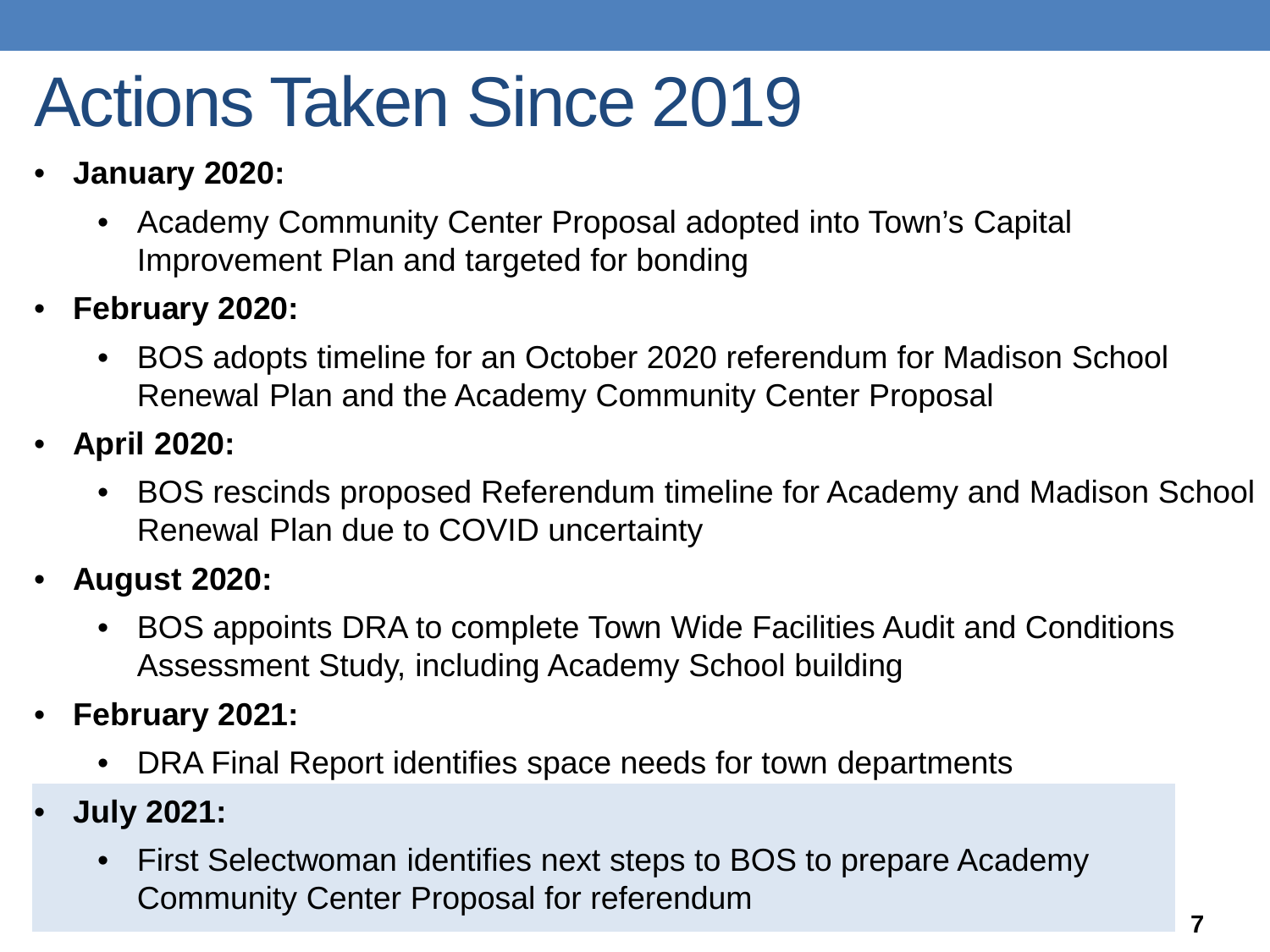### Next Steps: Completed

• **Created Academy Working Group:**

Peggy Lyons - First Selectwoman Al Goldberg - Selectmen liaison to ACCDC Bill Stableford - Chair of ACCDC Marc Sklenka - Colliers International, consultant to ACCDC Bill McMinn - Director of Town Facilities Austin Hall - Director of Beach & Recreation Scott Cochran - Director of MYFS

- **Updated Project Cost Estimates:** 
	- Renovation Cost increased from **\$14M (2019) to \$15M (2022)**
	- Primarily driven by construction cost escalations
	- Reflects changes to space utilization, conversion to office use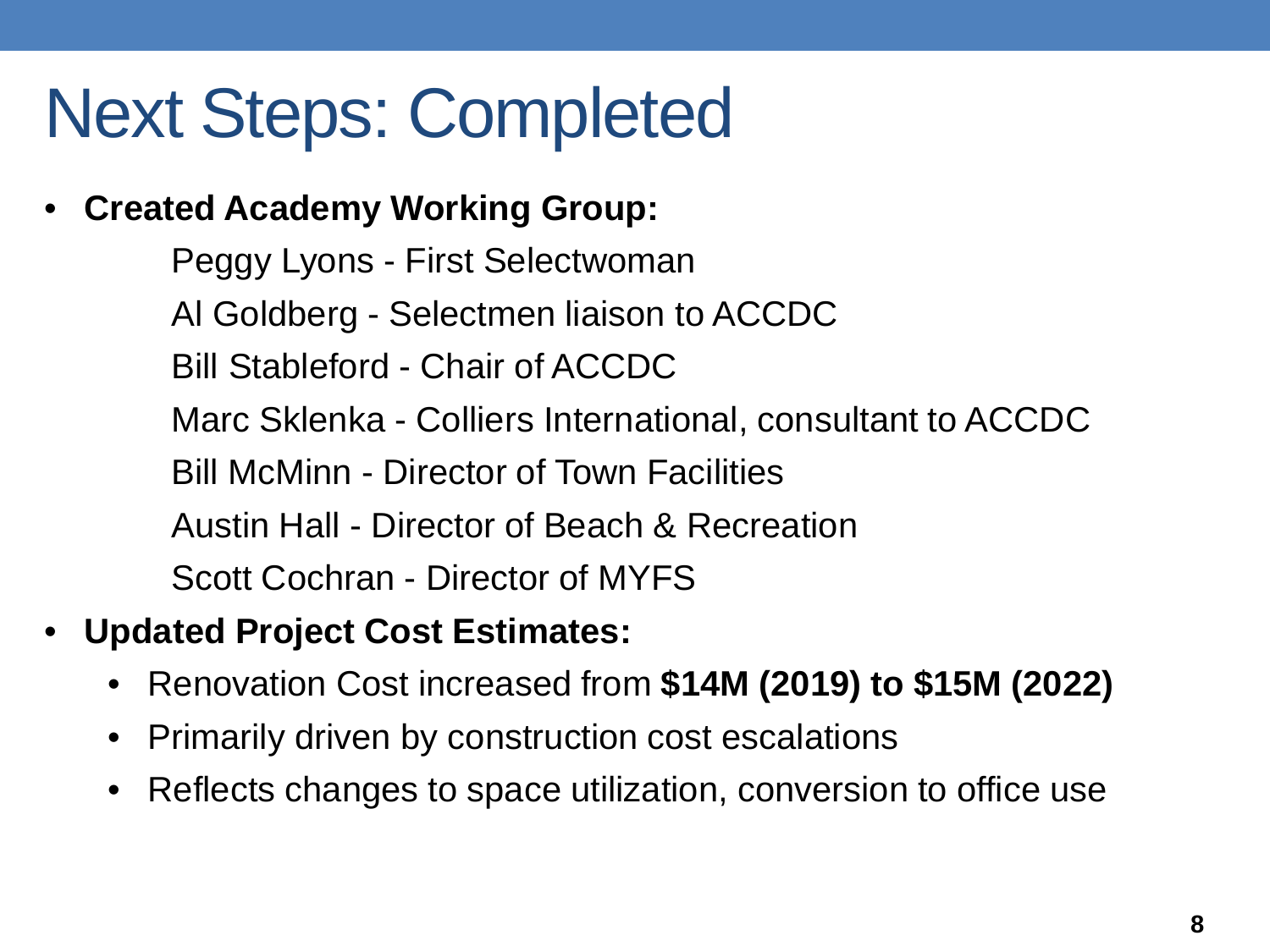### Next Steps: Completed

- **Refined municipal space needs based on DRA Final Report:**
	- Identified MYFS as primary candidate in need of improved office/programming space
	- Space needs align with 2017 consultation on MYFS facility needs and 2020 consultant study on MYFS service offerings
	- Avoids estimate \$2M + in renovation costs to modify MYFS current building
	- Beach & Recreation identified as relocation candidate to free up critical space in Town Campus for other departmental needs highlighted in DRA Report
- **Conducted community space assessment:**
	- Surveyed publicly available community space in Madison
	- Assessed quality and usage of space
	- Preliminary conclusion that community space in Town is used heavily and of good quality, but lack some amenities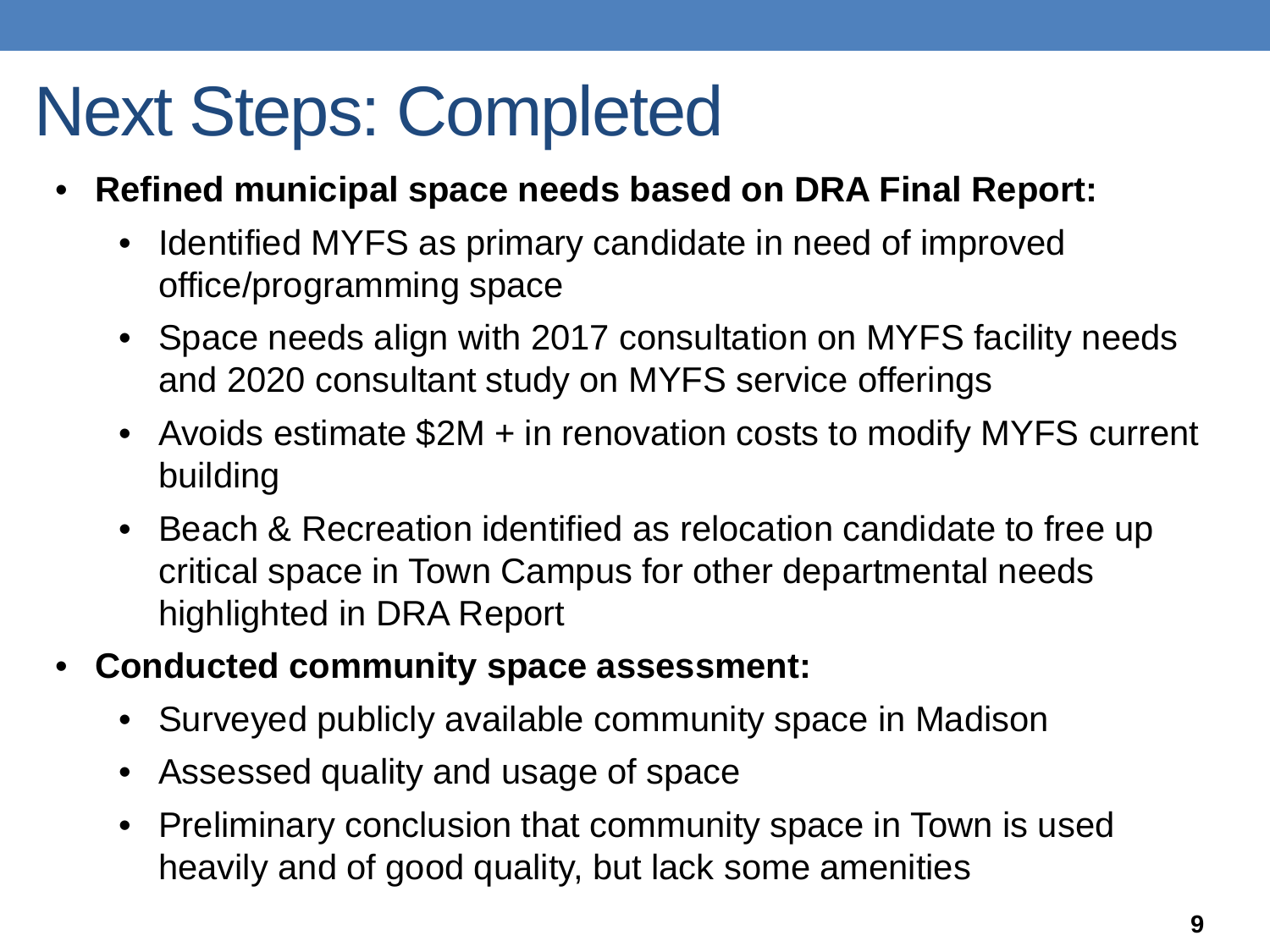## Next Steps: In Process

- **Refining municipal space/programming needs:**
	- B&R Commission launched town wide survey of community programming assessment and wants/needs
	- Survey will assist in identifying gaps in town offerings and potential new opportunities for adults/seniors and youth at community center
	- Working Group to meet with community groups to refine space needs/wants
- **Identifying personnel/building management requirements:**
	- Updating previous estimates for staffing, utilities and other operational costs
- **Determining future use of vacated MYFS building:**
	- Reviewing potential options
	- Need to establish permanent Facilities Committee to make recommendation
- **Finalizing impact of bonding on tax-payers and identifying other funding sources**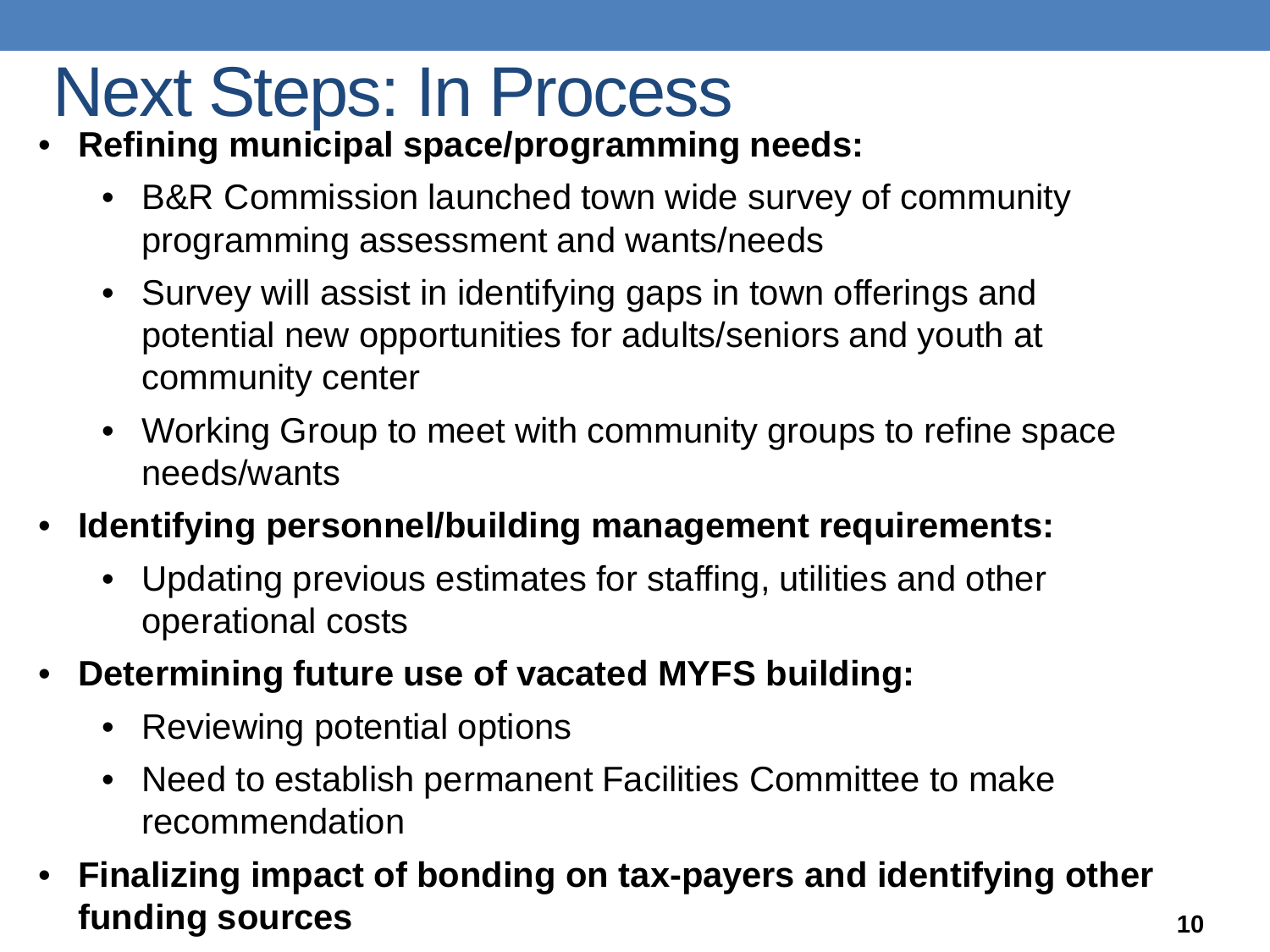## Feb. 15, 2022 Referendum Timeline DRAFT

**November 8, 2021** – BOS to review final project proposal from Academy Working Group

**November 17, 2021** - Board of Finance to review final project proposal from Academy Working Group

#### **November 22, 2021** - BOS

- i. Recommend Appropriation & **Bonding**
- ii. Refer to P&Z for 8-24 report

**December 2, 2021** – P&Z CGS 8-24 approval

**December 15, 2021 – BOF to:** i. Approve Appropriation ii. Recommend borrowing to town meeting

**January 10, 2022** - BOS i. Recommend Appropriation & Bonding ii. Approve Bond Resolution for Special Town Meeting iii. Set date of Special Town Meeting and date of referendum iv. Authorize explanatory text *Silent Period begins for advocacy related to referendum question* v. Authorization of three local resolutions **January 12, 2022** - publish notice of Special Town Meeting and Referendum **February 1, 2022** - Special Town Meeting

**February 15, 2022** - Referendum held

**March 2022** – Building Committee established by BOS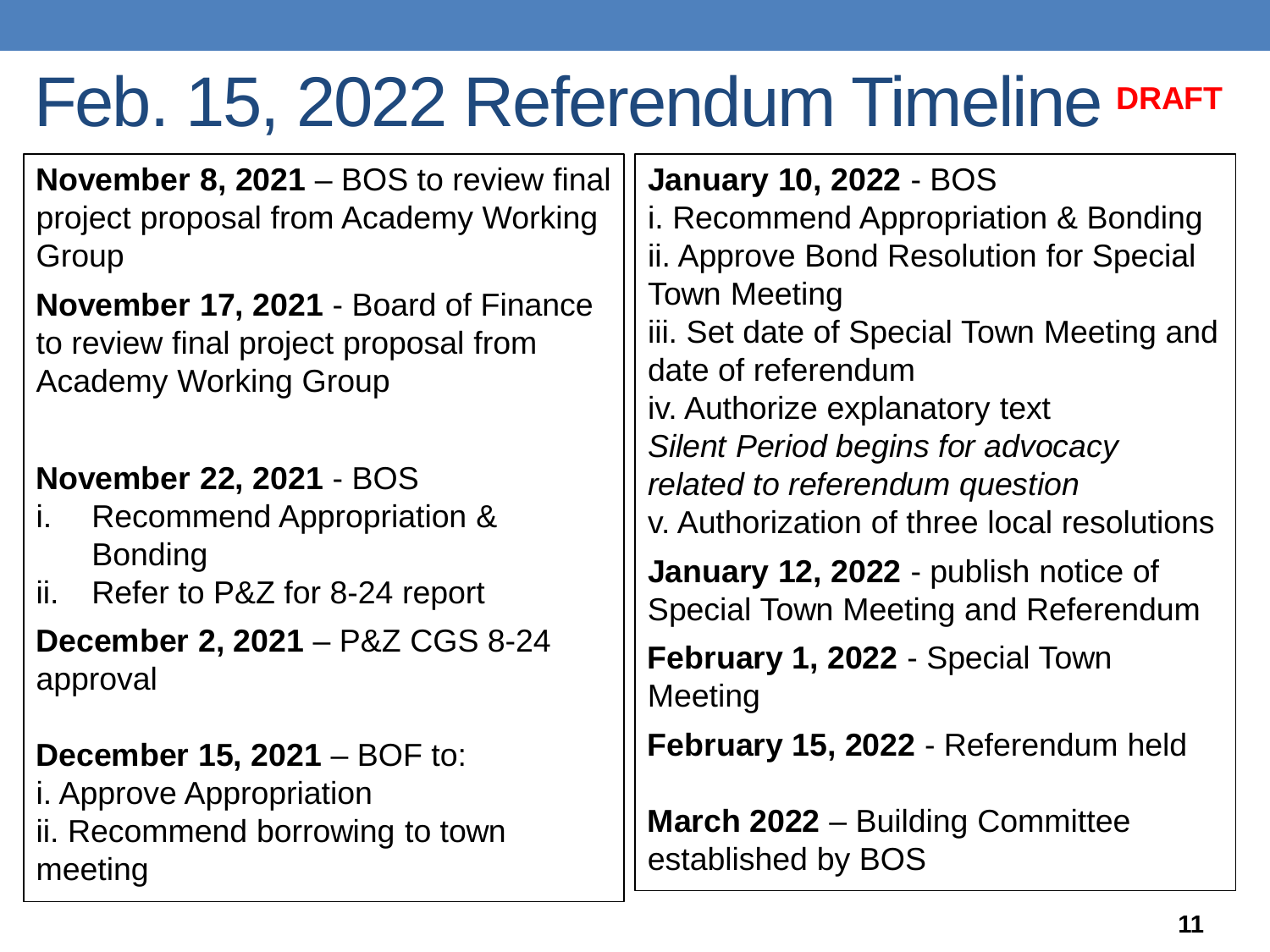# Why a Community Center?

- **Preserves** a treasured, landmark facility and surrounding green space
- **Repurposes** a vacant, derelict building in the heart of our town, while securing it for public use
- **Provides** needed space for high quality arts, education, recreation, and cultural events
- **Offers** public access to 125-seat theater and large gymnasium for indoor concerts, meetings, events
- **Solves** space needs for some town departments while also avoiding future costs
- **Establishes** a cultural corridor along our Main Street - bookended by Scranton Memorial Library and Academy Community Center
- **Generates** economic benefits due to increased downtown vibrancy
- **Develops** a downtown hub for community programs, physically and symbolically connecting the Town green to downtown
- **Creates** a cornerstone for an historic campus linking Academy, Deacon John Graves House, Lee Academy, and Memorial Town Hall
- **Supported** by majority of residents in November 2018 professional poll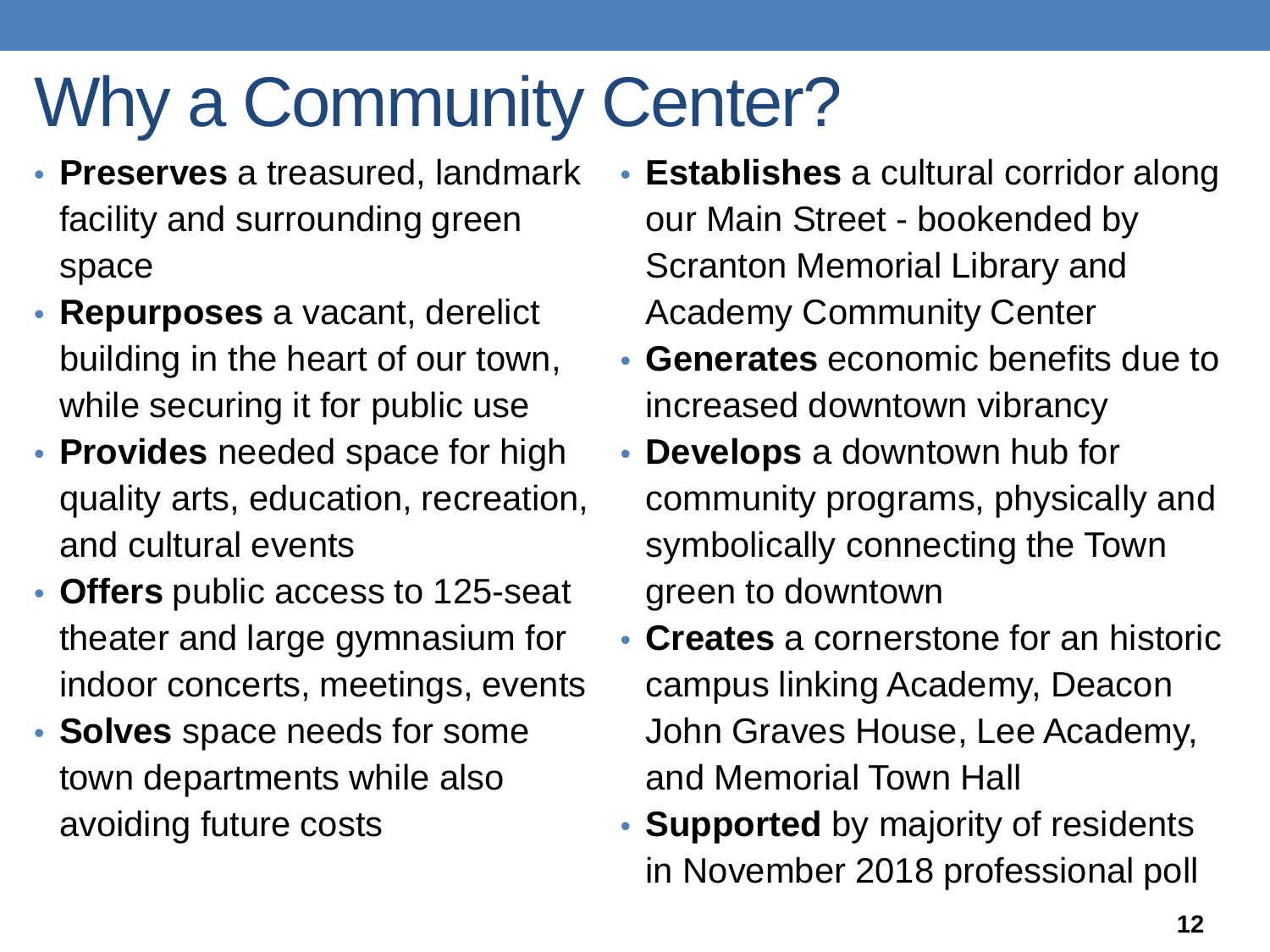#### Who Benefits from a Community Center?

#### • **Madison Adults/Seniors**

- Arts, education, and cultural opportunities in the heart of town
- Expanded recreation activities for "active" seniors
- Commercial kitchen for classes and events
- Event space for celebrations, gatherings, civic organizations

#### • **Madison Youth**

- Art, theater, music, crafts, STEM classes, all in the heart of town
- Dedicated year-round Youth Center that dovetails with MYFS mission
- More gym space for recreation leagues
- Local theater for children's theater groups
- After school activities with bus service from Greenhill Campus to downtown

#### • **Madison Businesses**

- Increased visitor traffic year-round due to classes, events, cultural activity
- Access to indoor event space for expos, conventions, chamber activities